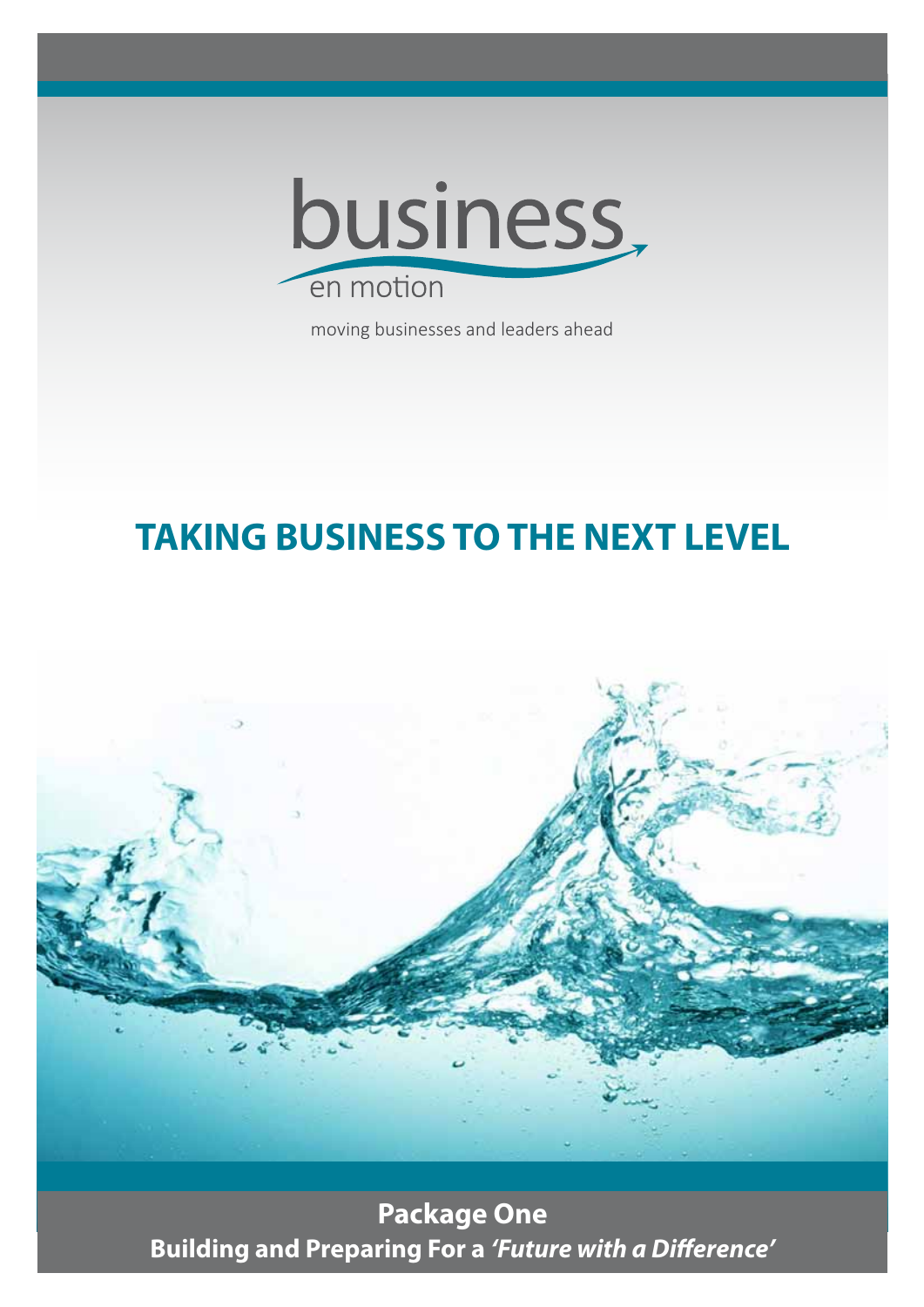## **'Taking Business to the Next Level' Series**

'business en motion' works hard to customize each and every client's solution, prioritizing alignment and integration at every step of the process. Having said that, many organizations have similar needs, just simply masked in 'different facades'. Hence, this example of a structured package may open minds to the possibility of customized initiatives to maximize business outcomes.

## **Package One**

### **Building and Preparing For a 'Future with a Difference'**

#### **Why a client would choose this package**

It would be likely that any client purchasing this package would aim to achieve one or more of the following:

- Maximized results
- New direction
- Upgrading of services
- Enhanced business reputation
- Greater competitiveness (product, brand etc)
- Customer led change
- Increased team synergy through a common language and direction

#### **The Journey together**

Any client would experience the following process, which is commonly separated into four – five separate sessions, with a dedicated and hand-picked team of thought provide

**Phase A Capturing 'what is'**

- Clarification of business issue
- Snapshot of past, present, future (in relation to the issue)
- Vision
- Values
- Purpose
- Success Factors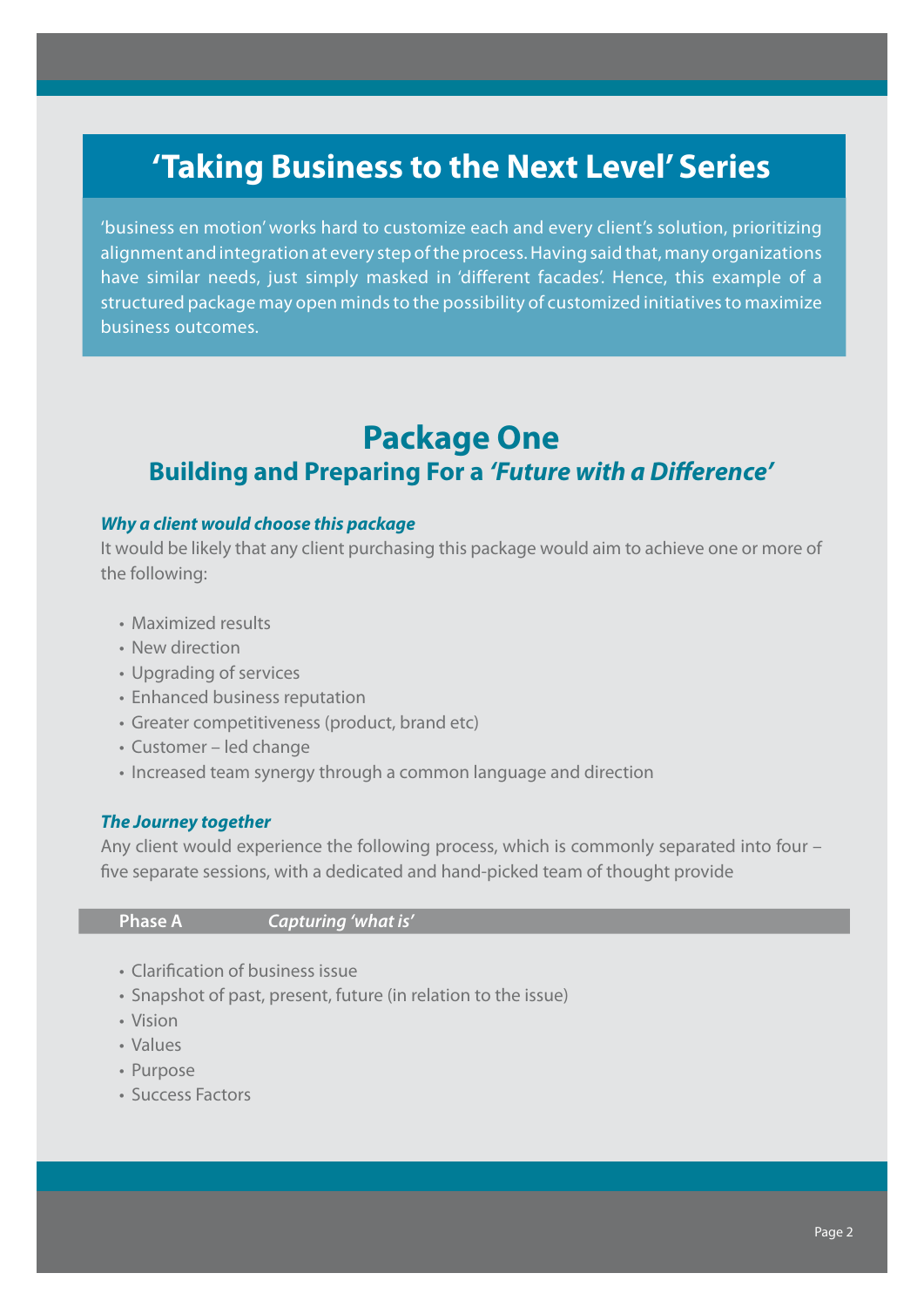#### **Phase B Designing 'what we hope for'**

- Strategy Map\* (a map of our future)
	- o Four Perspectives (tangibles and intangibles, enablers and outcomes of business)
	- o 'Correct' questions
	- o Strategic Objectives
	- o Cause and Effect

#### **Phase C Setting Ourselves up for Success**

• Scorecard\* (with objectives, measures, targets and initiatives)

**Phase D Moving ahead to get there**

• Initiatives and Action Plan\*

#### **What a client will receive from the experience**

- Deliverables as above \*
- Cohesive plan as a result of a thinking and development process
- Documents that will both act as your template and guide the company's continuous improvement formula
- Confidence and conviction that you are doing the best possible with what you have for where you wish the company to be!

### **Optional Add-ons!**

We add these as embedded elements simply because they add value! The above experience becomes wrapped, tightly secured and presented in a way that embeds all into it!

#### Option 1: Executive Team Alignment and/or Strengthening

### 1.1 Activity-based

One half-day initiative would be integrated and customized, focusing on understanding and aligning relationships and choices of the team.